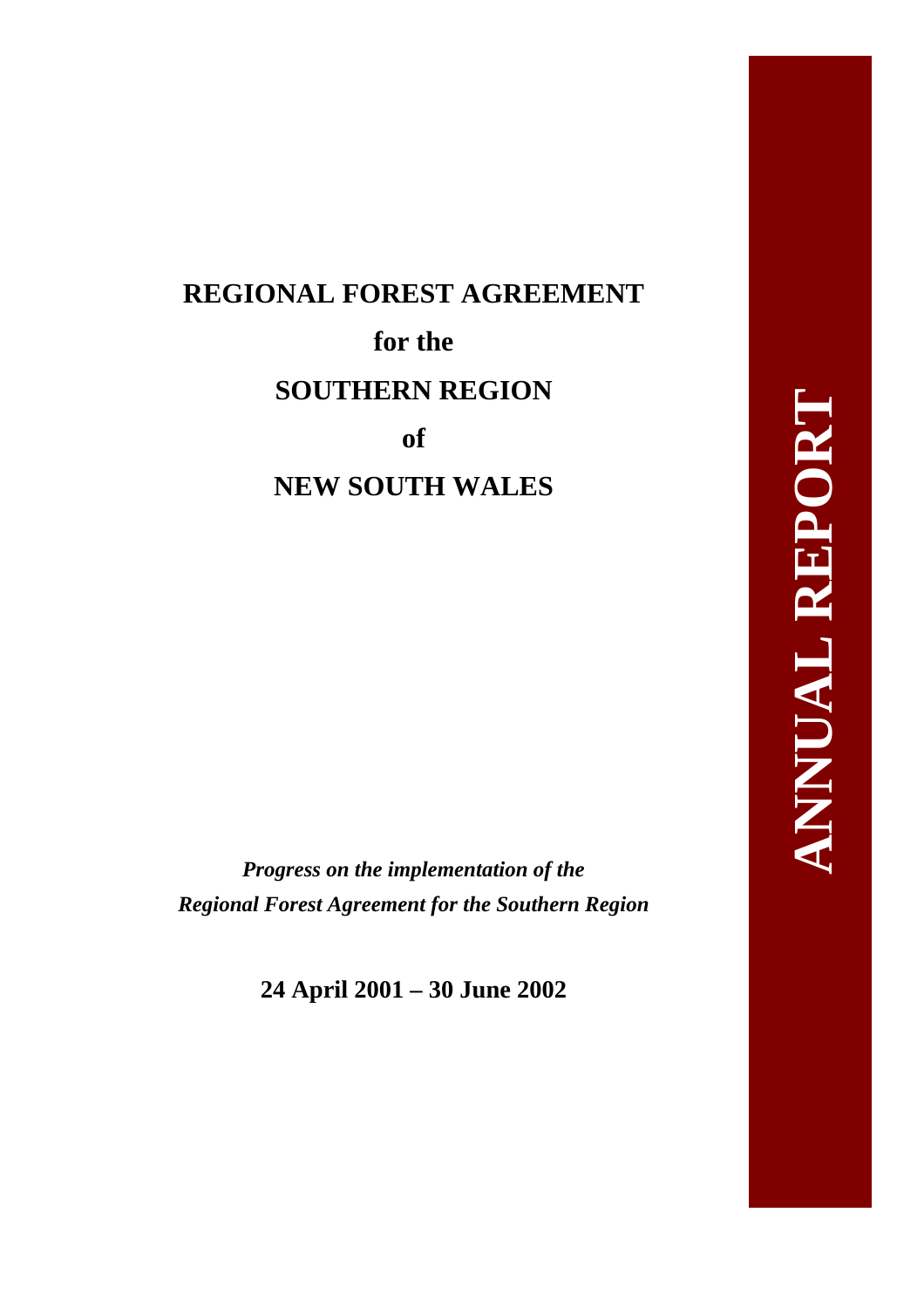#### **REGIONAL FOREST AGREEMENT**

**for** 

## **SOUTHERN**

## **NEW SOUTH WALES**

#### **ANNUAL REPORT**

**24 April 2001 – 30 June 2002** 

#### **Introduction**

Regional Forest Agreements (RFAs) are separate Agreements between the Australian Government and the State Governments of NSW, Victoria, Tasmania and Western Australia. Based on good science and extensive consultation, the Agreements set out broad strategies to achieve a balance between conservation and a sustainable and competitive forest industry. The Agreements are in place for 20 years.

In NSW there are three RFAs in place covering the North East, Eden and Southern regions. The Prime Minister, the Hon John Howard MP and the Premier of NSW, the Hon Bob Carr MP, signed the Southern RFA on 24 April 2001.

The RFAs are subject to annual reporting during the first four years and thereafter five-yearly reviews, to report progress against milestones and recommend remedial action where necessary. Progress reporting by the Australian and NSW Governments (the Parties) on the implementation of the NSW RFAs has been aligned to a financial year basis, being the period 1 July to 30 June each year.

This is the first Southern annual report providing details in the achievement of milestones for the period 24 April 2001 to 30 June 2002. The extended reporting period is to align reporting for the Southern region to reporting arrangements established for the other two NSW RFAs.

The implementation of the RFA for the Southern region has been greatly assisted by the completion of tasks required by RFAs for the Northeast and Eden regions. Numerous generic undertakings had either been developed prior to, or were well progressed at the time the Southern RFA was signed. These efficiencies have ensured that implementation of most of this RFA's milestones have been met on schedule.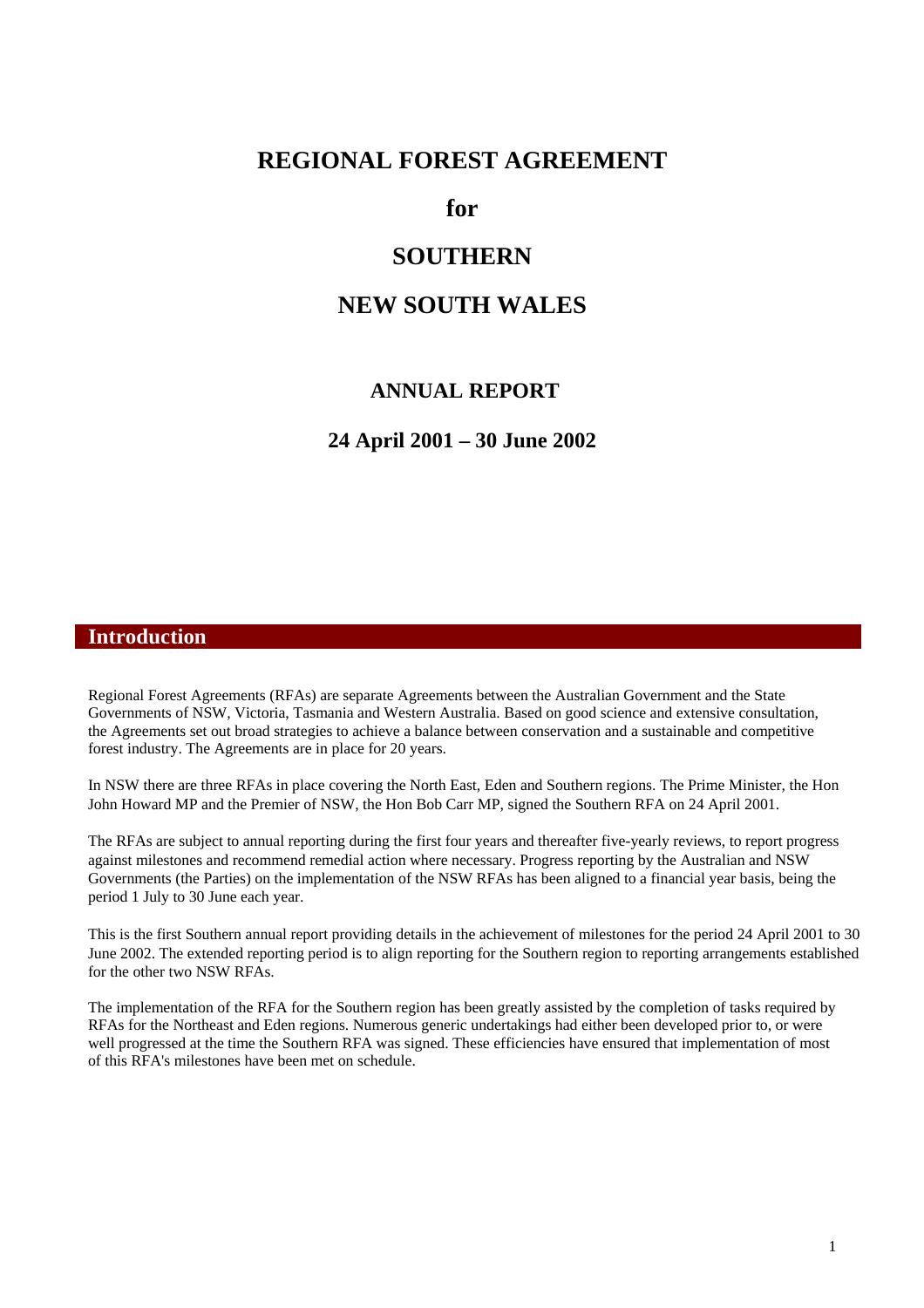# **Progress on Milestones**

## *Note: References to NSW government agencies are as they were established at 30 June 2002.*

| <b>Clause</b> | <b>Action</b>                                                                                                                                                                   | <b>Timeline</b>                                           | <b>Implementation</b>                                                                                                                                                                                                                                                                                                                                                                                                                                     |
|---------------|---------------------------------------------------------------------------------------------------------------------------------------------------------------------------------|-----------------------------------------------------------|-----------------------------------------------------------------------------------------------------------------------------------------------------------------------------------------------------------------------------------------------------------------------------------------------------------------------------------------------------------------------------------------------------------------------------------------------------------|
| 6             | The Parties to determine the<br>process for extending the<br>Agreement for a further period.                                                                                    | As part of<br>the third<br>five-yearly<br>review          | Not required until the third five-yearly review.                                                                                                                                                                                                                                                                                                                                                                                                          |
| 34            | NSW will have in place a Forest<br>Agreement covering the Southern<br>region and grant an Integrated<br><b>Forestry Operations Approval</b><br>applying to the Southern region. | 30 June<br>2001                                           | The Forest Agreement for the Southern Region was signed<br>by the NSW Ministers for Planning, the Environment,<br>Forestry and Fisheries on 3 May 2002.                                                                                                                                                                                                                                                                                                   |
| 37            | Parties to report annually on the<br>achievement of milestones in this<br>Agreement.                                                                                            | Annually for<br>the first five<br>years                   | This is the first annual report, covering the period from 24<br>April 2001 to 30 June 2002. The extended reporting period<br>is to align reporting for the Southern region with that for<br>existing RFAs and NSW Forest Agreements.                                                                                                                                                                                                                      |
|               |                                                                                                                                                                                 |                                                           | All future reporting will cover the period 1 July to 30 June.                                                                                                                                                                                                                                                                                                                                                                                             |
| 40            | The Parties to determine the<br>mechanism for the five-year<br>review.                                                                                                          | Before the<br>end of the<br>five-year<br>review<br>period | Milestone not yet required.                                                                                                                                                                                                                                                                                                                                                                                                                               |
| 41            | Commonwealth will table the<br>signed RFA in the Commonwealth<br>Parliament.                                                                                                    | Following<br>signature                                    | The RFA for the Southern Region was tabled in both<br>Houses of the Federal Parliament on 20 June 2002.                                                                                                                                                                                                                                                                                                                                                   |
| 41            | Commonwealth will table in the<br>Commonwealth Parliament the<br>annual reports of achievement of<br>milestones for the first four years.                                       | Annually                                                  | This is the first annual report for the Southern Region and<br>will be tabled once finalised.                                                                                                                                                                                                                                                                                                                                                             |
| 41            | Commonwealth will table in the<br>Commonwealth Parliament the<br>first five yearly review on<br>performance against milestones<br>and commitments.                              | Following<br>first five<br>yearly<br>review               | Not required until completion of the first five year review.                                                                                                                                                                                                                                                                                                                                                                                              |
| 47 (c)        | NSW to complete and publish<br>plans of management for areas<br>dedicated under the National<br>Parks and Wildlife Act 1974<br>(NSW).                                           | 31 January<br>2006                                        | There are 114 national parks, nature reserves, state<br>recreation areas, historic sites and Aboriginal sites in the<br>Southern region which require plans of management to be<br>prepared. At 30 June 2002, the NSW Minister for the<br>Environment had adopted 19 plans of management<br>(including one which was being revised). A further 28 plans<br>were in preparation. Preparation of the remaining 67 plans<br>of management had not yet begun. |
|               |                                                                                                                                                                                 |                                                           | Plans of management can be viewed on the NPWS website:<br>http://www.nationalpakrs.nsw.gov.au.                                                                                                                                                                                                                                                                                                                                                            |
| 47(d)         | NSW to complete and publish<br>Regional ESFM Plans for State<br>forests.                                                                                                        | 31<br>December<br>2001                                    | Draft Regional Ecologically Sustainable Forest<br>Management (ESFM) Plans have been completed.<br>Finalisation of the model management plans will occur<br>following the conclusion of discussions between NSW State<br>agencies.                                                                                                                                                                                                                         |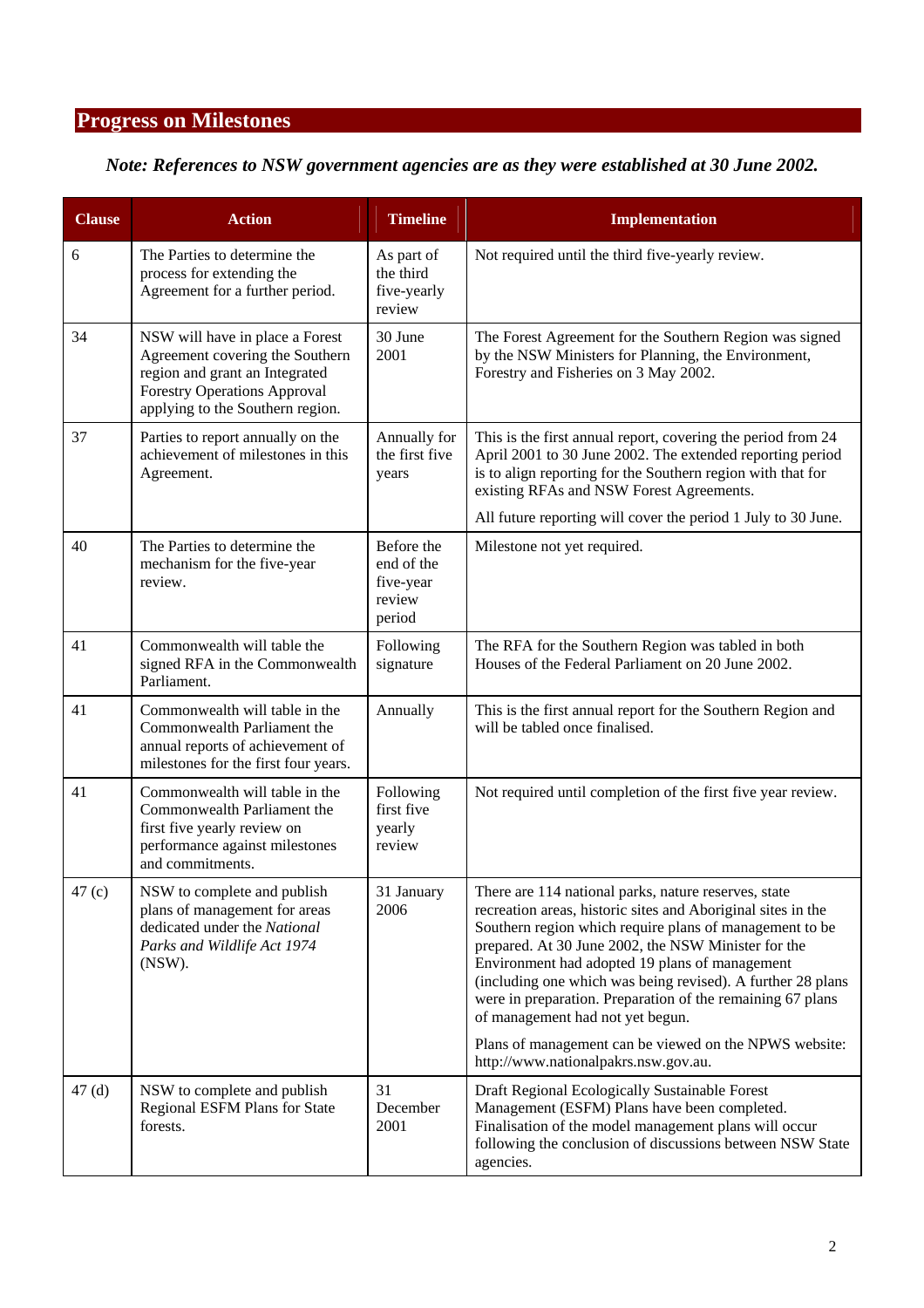| <b>Clause</b> | <b>Action</b>                                                                                                                                                                                                  | <b>Timeline</b>                                    | <b>Implementation</b>                                                                                                                                                                                                                                                                                                                                                                                                                                                                                                                  |
|---------------|----------------------------------------------------------------------------------------------------------------------------------------------------------------------------------------------------------------|----------------------------------------------------|----------------------------------------------------------------------------------------------------------------------------------------------------------------------------------------------------------------------------------------------------------------------------------------------------------------------------------------------------------------------------------------------------------------------------------------------------------------------------------------------------------------------------------------|
| 47(e)         | NSW to implement the Forest<br>Management Zoning system for<br>the Southern region.                                                                                                                            | 31<br>December<br>2001                             | The 'Forest Management Zoning (FMZ) System' for State<br>forests was publicly announced in March 1999 with the<br>release of the document entitled Managing Our Forests<br>Sustainably: Forest Management Zoning in NSW State<br>Forests.                                                                                                                                                                                                                                                                                              |
|               |                                                                                                                                                                                                                |                                                    | The FMZ system defined in the above document is to be<br>applied to the Southern region, consistent with existing RFA<br>regions.<br>The FMZ system will be implemented in conjunction with<br>the Regional ESFM Plans when finalised.                                                                                                                                                                                                                                                                                                 |
| 47(g)         | NSW to implement the review and<br>monitoring processes and develop<br>the strategic and operational<br>requirements of Sustainable Yield<br>systems and processes to enable a<br>review of Sustainable Yield. | 1 December<br>2006                                 | State Forests of New South Wales (SFNSW) are finalising<br>an approach, including pre and post harvest assessment and<br>growth and other model refinement. The approach will be<br>discussed with the Environment Protection Authority<br>(EPA), PlanningNSW, the National Parks and Wildlife<br>Service (NPWS) and stakeholders to develop a Forest<br>Resource and Management Evaluation System (FRAMES)<br>implementation strategy.                                                                                                |
| 47(h)         | NSW to develop and implement<br>environmental management<br>systems.                                                                                                                                           | 30 April<br>2004                                   | Development of an environmental management system<br>(EMS) at NPWS is being progressively developed and is on<br>schedule for completion by 2004.                                                                                                                                                                                                                                                                                                                                                                                      |
|               |                                                                                                                                                                                                                |                                                    | The development of the NPWS EMS during 2001/2002<br>included expanding the system to cover all areas of NPWS<br>operations. This development included trials of components<br>of the system. The State of the Parks report will comprise<br>one component of the system [refer Att 6 Point 1(o)].                                                                                                                                                                                                                                      |
|               |                                                                                                                                                                                                                |                                                    | SFNSW is developing an EMS to assist in continuous<br>improvement in environmental management in native and<br>planted forests. The EMS will be a comprehensive planning,<br>assessment, implementation, monitoring, auditing and<br>reporting system which details how SFNSW is<br>implementing ESFM on its native and planted forest estate.<br>Following the public display of the Native Forest Strategic<br>Framework in September 2000 and a 'gap analysis' by an<br>external ISO 14001 certification company, the Native Forest |
|               |                                                                                                                                                                                                                |                                                    | Environmental Management System (NFEMS) was rolled<br>out to all Native Forests regions. Simulated (training) EMS<br>audits followed with audit outcomes used to focus further<br>development work (continuous improvement) of the<br>NFEMS. Development is continuing with an objective of<br>obtaining ISO 14001 Certification.                                                                                                                                                                                                      |
| 50            | NSW to report on compliance of<br>the Integrated Forestry Operations<br>Approval applying to the Southern<br>region and furnish the<br>Comonwealth with a copy of these<br>reports.                            | Annually                                           | The Integrated Forestry Operations Approval (IFOA) for the<br>Southern Region commenced on 13 May 2002.                                                                                                                                                                                                                                                                                                                                                                                                                                |
|               |                                                                                                                                                                                                                |                                                    | The first report on compliance with the Approval for the<br>Southern region is to be included in the NSW Forest<br>Agreement Annual Report for the 2002/2003 period.                                                                                                                                                                                                                                                                                                                                                                   |
| 52(d)         | Both Parties to further develop,<br>review, and if necessary revise<br>Sustainability Indicators.                                                                                                              | In time for<br>the first five-<br>yearly<br>review | Sustainability indicators (ESFM criteria and indicators)<br>referred to in Clause 48 of the Southern RFA and described<br>in Table 1 and Attachment 7 of the NSW Forest Agreement<br>for the Southern Region were developed consistent with the<br>Montreal Process criteria.                                                                                                                                                                                                                                                          |
|               |                                                                                                                                                                                                                |                                                    | Monitoring of the sustainability indicators began following<br>the implementation of the NSW Forest Agreement for the<br>region in May 2002.                                                                                                                                                                                                                                                                                                                                                                                           |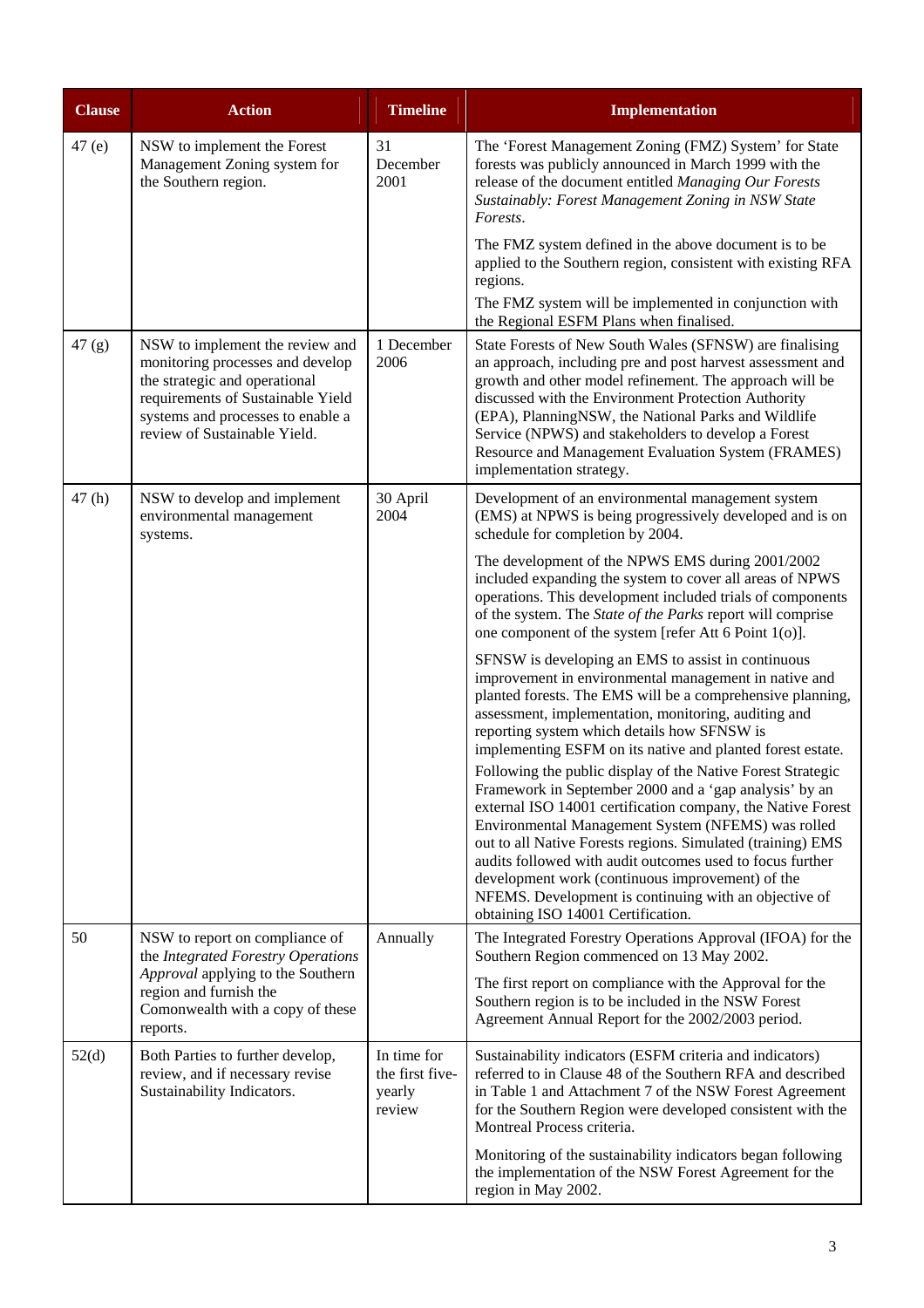| <b>Clause</b>    | <b>Action</b>                                                                                                   | <b>Timeline</b>                       | <b>Implementation</b>                                                                                                                                                                                                                                                                                                                                                                                           |
|------------------|-----------------------------------------------------------------------------------------------------------------|---------------------------------------|-----------------------------------------------------------------------------------------------------------------------------------------------------------------------------------------------------------------------------------------------------------------------------------------------------------------------------------------------------------------------------------------------------------------|
| 56               | NSW to produce a code of practice<br>for Timber Harvesting of native<br>forest on Private Lands.                | By the first<br>five-yearly<br>review | The 'Interim Best Operating Standards for Harvesting of<br>Private Native Forestry', under the Native Vegetation<br>Conservation Act 1997 were released in June 2001. The<br>Standards replace existing draft Best Management<br>Principles and other standards used by vegetation officers.<br>The Standards were prepared to guide forestry operations on<br>private land requiring consent.                  |
|                  |                                                                                                                 |                                       | In April 2002, a Private Native Forestry Reference Group<br>was established to examine the regulation of forestry on<br>private lands and make recommendations for a workable<br>exemption and consent framework.                                                                                                                                                                                               |
| 57               | NSW to complete Code of Practice<br>for Plantations on Private Land.                                            | 30 June<br>2001                       | The Plantations and Reafforestation Act 1999 and Code of<br>Practice came into effect in December 2001. The Act and<br>Code are subject to review in 2004.                                                                                                                                                                                                                                                      |
| 98               | NSW to establish a Research<br>Liaison Committee and publish a<br>list of research priorities.                  | 30<br>September<br>2001               | The Committee was formed in October 2000 under the<br>North East and Eden RFAs. The Committee held its first<br>meeting in November 2000 and includes representatives<br>from NPWS, the Department of Land and Water<br>Conservation, PlanningNSW and SFNSW.                                                                                                                                                    |
|                  |                                                                                                                 |                                       | At 30 June 2002, representatives were identifying current<br>research being undertaken by their agency and other non-<br>government groups and universities.                                                                                                                                                                                                                                                    |
|                  |                                                                                                                 |                                       | A list of research priorities is to be included in the<br>Compendium [refer milestone under clause 100].                                                                                                                                                                                                                                                                                                        |
| 100              | NSW to prepare a Compendium of<br>New South Wales Forest<br>Research.                                           | By the first<br>five-yearly<br>review | Development of the Compendium is underway by<br>PlanningNSW for completion by the end of 2004.                                                                                                                                                                                                                                                                                                                  |
| 103              | NSW and the Commonwealth to                                                                                     | 30 June<br>2001                       | Data archive in progress.                                                                                                                                                                                                                                                                                                                                                                                       |
|                  | lodge archival copies of data.                                                                                  |                                       | Completion of this milestone was delayed due to technical<br>difficulties.                                                                                                                                                                                                                                                                                                                                      |
| Att 1<br>Point 4 | NSW to prepare Plans of<br>Management for Crown Reserves.                                                       | 31 January<br>2006                    | At 30 June 2002, preparation of plans of management for<br>Crown Reserves had been deferred, pending the completion<br>of negotiations between NSW State agencies over the<br>potential transfer of all Crown Reserves to State<br>Conservation Areas. Such a transfer will avoid duplication<br>of land use categories and solve some of the management<br>anomalies that currently exist with Crown Reserves. |
|                  |                                                                                                                 |                                       | A Memorandum of Understanding regarding the<br>management of Crown Reserves was signed on 26 March<br>2001 between the Directors-General of NPWS and the<br>Department of Mineral Resources.                                                                                                                                                                                                                    |
| Att 1<br>Point 5 | NSW will finalise boundaries of<br>CAR reserve with the exception of<br>the Forest Management Zoning<br>System. | 30 June<br>2001                       | Boundaries established by the National Park Estate<br>(Southern Reservations) Act 2001 have been finalised.                                                                                                                                                                                                                                                                                                     |
| Att 1<br>Point 5 | NSW will finalise the Forest<br>Management Zoning System.                                                       | 31<br>December<br>2001                | Refer to milestone under clause $47(e)$ .                                                                                                                                                                                                                                                                                                                                                                       |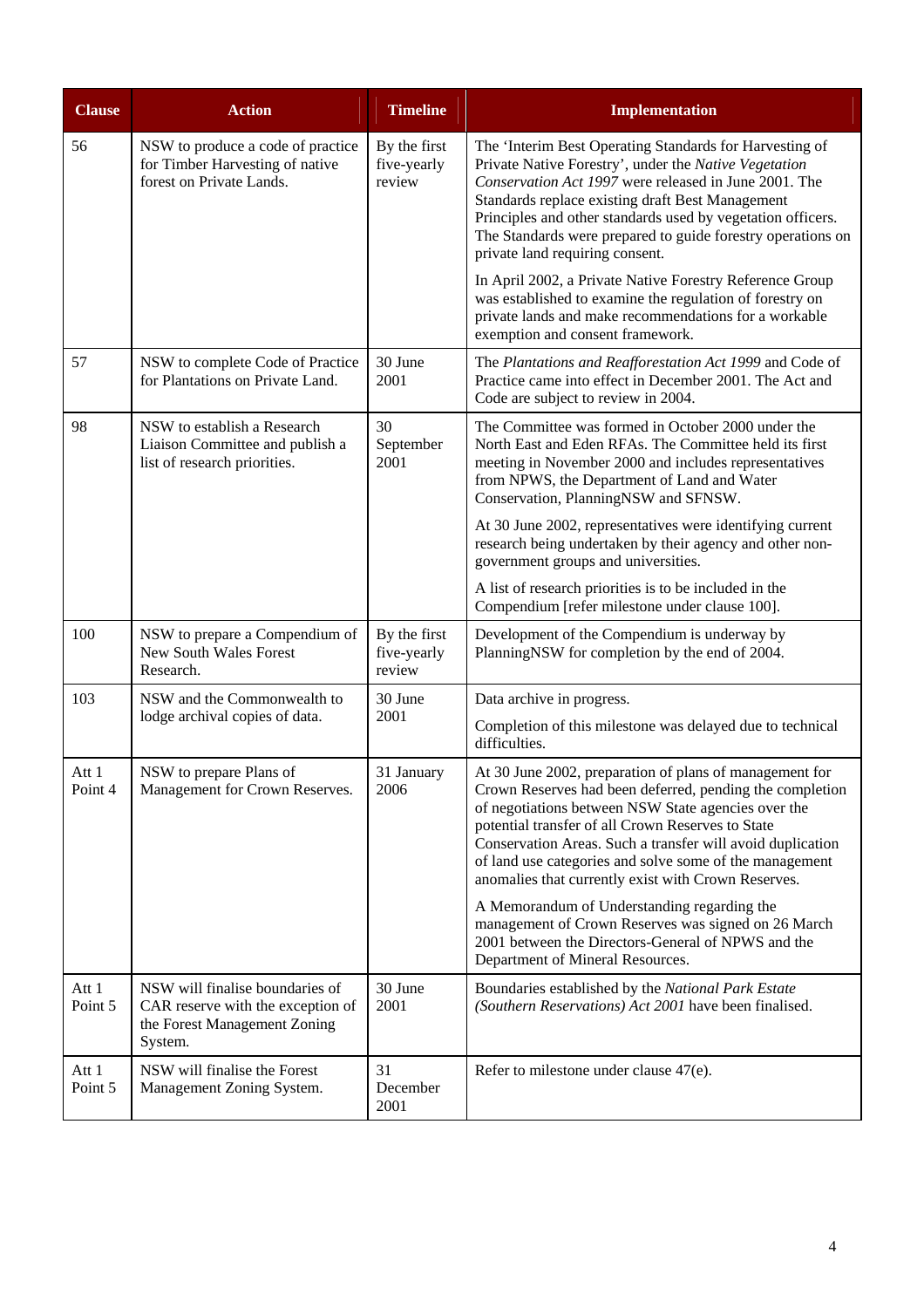| <b>Clause</b>                    | <b>Action</b>                                                                                                             | <b>Timeline</b>                    | <b>Implementation</b>                                                                                                                                                                                                                                                                                                                                                                                                                                                                                                                                                                                                              |
|----------------------------------|---------------------------------------------------------------------------------------------------------------------------|------------------------------------|------------------------------------------------------------------------------------------------------------------------------------------------------------------------------------------------------------------------------------------------------------------------------------------------------------------------------------------------------------------------------------------------------------------------------------------------------------------------------------------------------------------------------------------------------------------------------------------------------------------------------------|
| Att 1<br>Point 8                 | NSW to establish all Dedicated<br>Reserve components of the CAR<br>Reserve System.                                        | 30 June<br>2001                    | All dedicated reserve components were established with the<br>passage of the National Park Estate (Southern Region<br>Reservations) Act 2001. Resolution of those lands marked as<br>"Proposed Reserve, boundaries to be finalised" in the RFA<br>awaits determination of Aboriginal land claims.                                                                                                                                                                                                                                                                                                                                  |
|                                  |                                                                                                                           |                                    | The passage of the Act established seven new flora reserves<br>on State forest. These areas are in addition to flora reserves<br>already established.                                                                                                                                                                                                                                                                                                                                                                                                                                                                              |
| Att 1<br>Point 8                 | NSW to establish all Informal<br>Reserve components of the CAR<br>Reserve System.                                         | 31<br>December<br>2001             | All informal reserve components were established with the<br>passage of the National Park Estate (Southern Region<br>Reservations) Act 2001. Resolution of those lands marked as<br>"Proposed Reserve, boundaries to be finalised" in the RFA,<br>for the most part, awaits determination of Aboriginal land<br>claims.                                                                                                                                                                                                                                                                                                            |
| Att <sub>3</sub><br>point 4      | NSW will complete the Threat<br>Abatement Plan for the European<br>Red Fox.                                               | 31<br>December<br>2001             | The draft plan was publicly exhibited in July 2001. The plan<br>was approved by the NSW Minister for the Environment in<br>December 2001.                                                                                                                                                                                                                                                                                                                                                                                                                                                                                          |
| Att <sub>3</sub><br>Table 1      | NSW to develop Recovery Plans<br>for species listed in Table 1.                                                           | Within five<br>years of<br>signing | The preparation of recovery plans is being undertaken<br>progressively. At 30 June 2002, of the 121 recovery plans<br>specifically listed as State responsibilities in the RFA, seven<br>plans had been approved, one draft plan had been publicly<br>exhibited, 13 plans had drafts completed, 40 were in<br>preparation and a further 19 were at the initial planning<br>stage. Preparation of the remaining 41 plans had not yet<br>begun.                                                                                                                                                                                      |
| Att 4<br>Point<br>14             | NSW will identify and assess<br>cultural heritage values in areas<br>excluded from CRA assessments.                       | 31<br>December<br>2001             | During 2001/2002 an assessment of cultural heritage values<br>was being conducted in the Goulburn Sub-region as part of a<br>process to recommend appropriate management and use of<br>public lands in the sub-region. This process is a NSW-based<br>process coordinated by an inter-agency working group.<br>Recommendations made to the NSW Minister for Planning<br>at the end of 2002.                                                                                                                                                                                                                                        |
| Att 6<br>Point<br>1 <sub>0</sub> | NSW to publish a State of the<br>Parks report.                                                                            | 31 August<br>2001                  | The first State of the Parks report was released in November<br>2001.<br>The Report provided an overview of the conservation values<br>of NSW and their management within the parks system.<br>This was supported by a series of 'case studies' for parks<br>around the State. Indicators are being developed by which<br>NPWS management effectiveness will be reported in future<br>State of the Parks reports. The next Report is due for release<br>in December 2004.<br>The 2001 State of the Parks report can be viewed on the<br>NPWS website:<br>www.nationalparks.nsw.gov.au/npws.nsf/Content/State+of+<br>the+Parks+2001 |
| Att 6<br>Point<br>2(b)           | NSW will publish Eco Field<br>Guides for Southern region.                                                                 | 31<br>December<br>2001             | Preparation of a draft Eco Field Guide for the Southern<br>region is underway.                                                                                                                                                                                                                                                                                                                                                                                                                                                                                                                                                     |
| Att 6<br>Point<br>2(c)           | NSW to document the basis for<br>silvicultural practices and publish<br>the Native Forest Silviculture<br>Manual (SFNSW). | 31 March<br>2001                   | SFNSW published a Native Forest Silviculture Manual in<br>September 2000. The Manual complements its field guides<br>and training programs. The Manual documents the basis for<br>SFNSW's silvicultural practices and contains the<br>silvicultural specifications and guidelines required by the<br>NSW Forest Agreements and IFOAs.                                                                                                                                                                                                                                                                                              |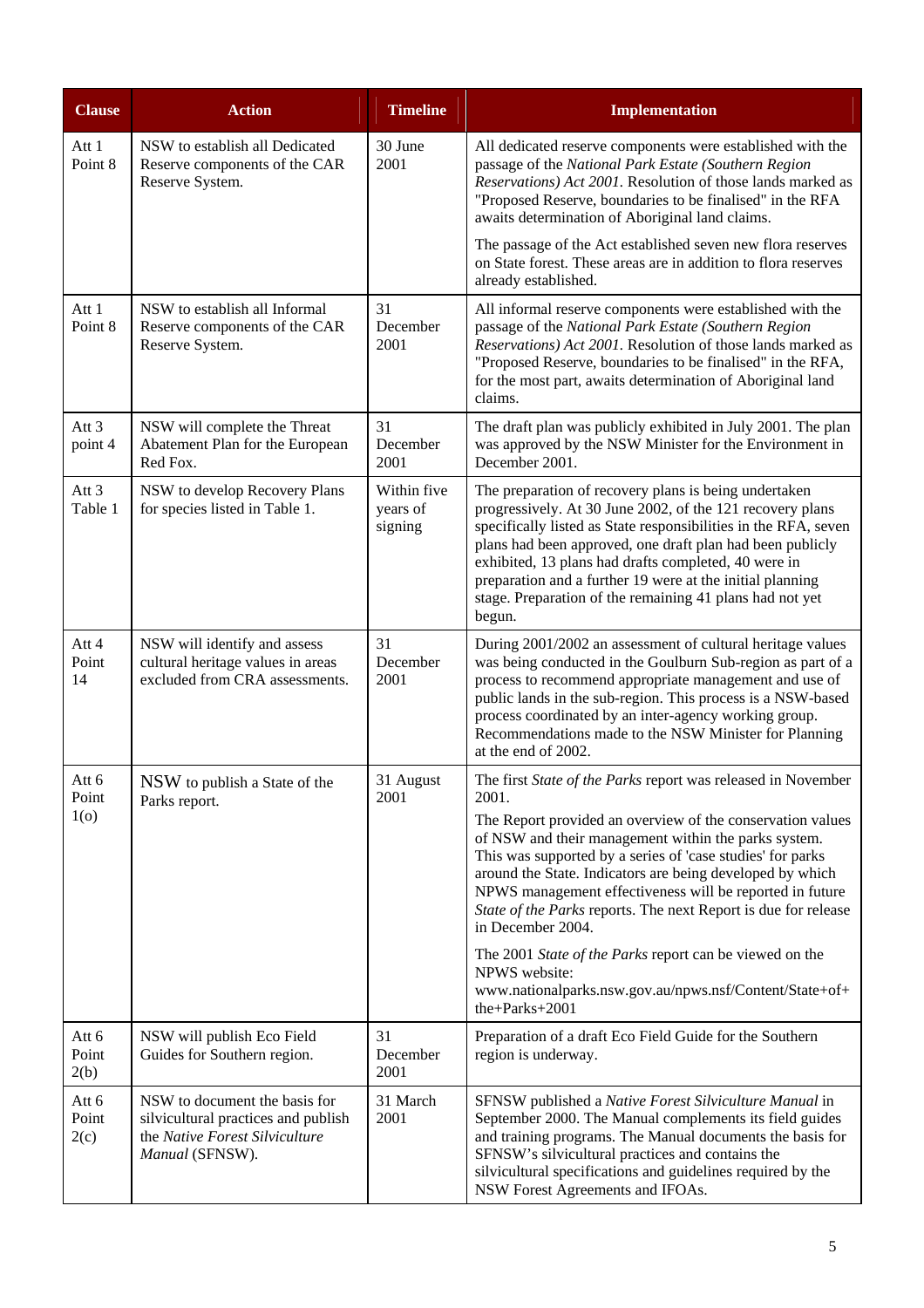| <b>Clause</b>          | <b>Action</b>                                                                                                                                                                                                                                                                                                                                              | <b>Timeline</b>                                               | <b>Implementation</b>                                                                                                                                                                                                                                                                                                                                        |
|------------------------|------------------------------------------------------------------------------------------------------------------------------------------------------------------------------------------------------------------------------------------------------------------------------------------------------------------------------------------------------------|---------------------------------------------------------------|--------------------------------------------------------------------------------------------------------------------------------------------------------------------------------------------------------------------------------------------------------------------------------------------------------------------------------------------------------------|
| Att 6<br>Point<br>2(d) | NSW to document and publish a<br>description of the NSW Forest<br>Management System covering<br>Public and Private Lands.                                                                                                                                                                                                                                  | In time for<br>the first five-<br>yearly<br>review            | The approach will build on and update the overviews on the<br>responsible agencies contained in the Comprehensive<br>Regional Assessment (CRA) ESFM report entitled<br>Description of Management Systems and Processes for<br>Achieving Ecologically Sustainable Forest Management in<br>NSW.                                                                |
| Att 6<br>Point<br>2(e) | NSW to publish a description of<br>the methods and results of<br>calculating Sustainable Yield on<br>Public Land.                                                                                                                                                                                                                                          | 1 December<br>2006                                            | Milestone not yet due but is under development.                                                                                                                                                                                                                                                                                                              |
| Att 6<br>Point<br>2(e) | NSW to publish independent<br>audits of Sustainable Yield as<br>outlined in Attachment 8.                                                                                                                                                                                                                                                                  | For the<br>second and<br>subsequent<br>five-yearly<br>reviews | Milestone not due until the second five year review.                                                                                                                                                                                                                                                                                                         |
| Att 6<br>Point<br>2(f) | NSW will produce annual reports<br>of progress for meeting targets in<br>regional ESFM plans.                                                                                                                                                                                                                                                              | Annually                                                      | Reporting will commence following the full implementation<br>of the Regional ESFM Plans. [refer also to milestone 47(d)]                                                                                                                                                                                                                                     |
| Att 6<br>Point<br>2(g) | NSW will report on the Forest<br>Agreement covering the Southern<br>region and on compliance with the<br>IFOA applying to the Southern<br>region                                                                                                                                                                                                           | Annually                                                      | The first report on the implementation of the Southern<br>Forest Agreement and compliance with the IFOA for the<br>Southern Region will be prepared for 2002/2003. [refer also<br>to milestone 50]                                                                                                                                                           |
| Att 6<br>Point<br>2(h) | NSW to table in each House of<br>Parliament an annual report on the<br>New South Wales Southern<br>Region Forest Agreement in<br>accordance with the Forestry and<br>National Park Estate Act 1998<br>(NSW) which will include an<br>ESFM report and the outcomes of<br>compliance with any Integrated<br>Forestry Operations Approval for<br>the regions. | Annually                                                      | The first implementation report covering the Southern<br>region is to occur in 2002/2003.                                                                                                                                                                                                                                                                    |
| Att 8<br>Point<br>2(b) | NSW NPWS will develop an<br><b>Environmental Management</b><br>System for lands dedicated under<br>the National Parks and Wildlife<br>Act 1974.                                                                                                                                                                                                            | 30 April<br>2004                                              | Refer to Clause 47(h).                                                                                                                                                                                                                                                                                                                                       |
| Att 8<br>Point<br>2(c) | SFNSW to develop a Native<br>Forest Management System as an<br><b>Environmental Management</b><br>System.                                                                                                                                                                                                                                                  | 30 April<br>2001                                              | Refer to Clause 47(h).                                                                                                                                                                                                                                                                                                                                       |
| Att 8<br>Point<br>2(1) | NSW to incorporate provisions<br>that address in an integrated<br>fashion bush and other fires within<br>Regional ESFM Plans and plans of<br>management for areas dedicated<br>under the National Parks and<br>Wildlife Act 1974 (NSW).                                                                                                                    | By the first<br>five-yearly<br>review                         | Addressed through District Fire Committees under Rural<br>Fires Act 1997 where consideration of these values is<br>undertaken prior to finalisation of District Hazard Reduction<br>Plans.<br>Bushfire management is also addressed through NPWS<br>plans of management. ESFM principles are also being<br>incorporated into bushfire risk management plans. |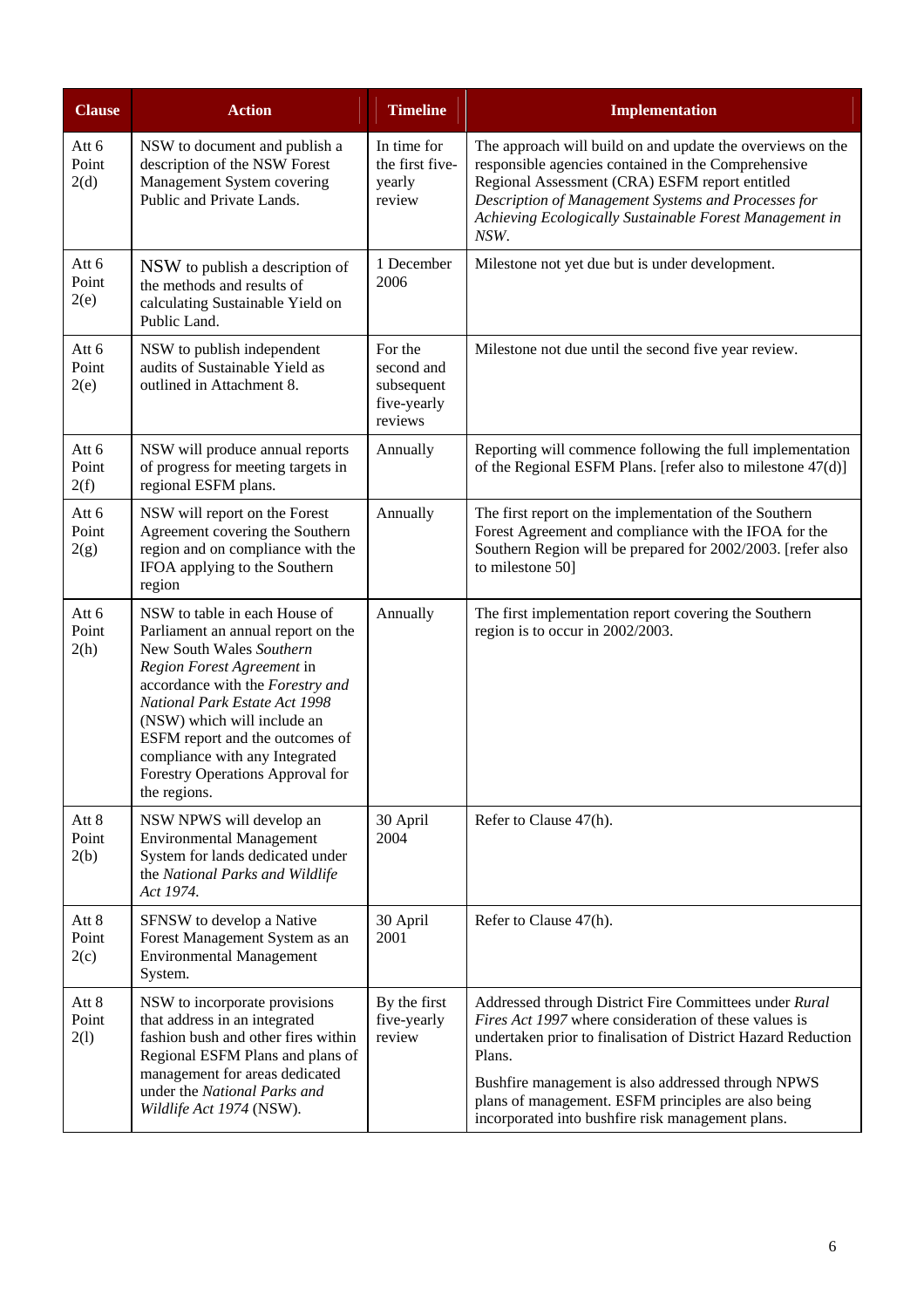| <b>Clause</b>          | <b>Action</b>                                                                                                                                                                                    | <b>Timeline</b>                                                                    | <b>Implementation</b>                                                                                                                                                                                                                                                                                                                                                                                                                                                                                                                                                                                                                                                                                                          |
|------------------------|--------------------------------------------------------------------------------------------------------------------------------------------------------------------------------------------------|------------------------------------------------------------------------------------|--------------------------------------------------------------------------------------------------------------------------------------------------------------------------------------------------------------------------------------------------------------------------------------------------------------------------------------------------------------------------------------------------------------------------------------------------------------------------------------------------------------------------------------------------------------------------------------------------------------------------------------------------------------------------------------------------------------------------------|
| Att 8<br>Point<br>2(m) | NSW to incorporate within the<br>Regional ESFM Plans and Plans of<br>Management under the National<br>Parks and Wildlife Act 1974<br>(NSW) integrated feral animal and<br>weed control programs. | By the first<br>five-yearly<br>review.                                             | The development of model (strategic) management plans for<br>weed, feral and introduced predators were is underway in<br>conjunction with discussions with NSW regulatory<br>agencies.                                                                                                                                                                                                                                                                                                                                                                                                                                                                                                                                         |
|                        |                                                                                                                                                                                                  |                                                                                    | Feral animal and weed control programs are integrated into<br>NPWS plans of management, recovery plans and threat<br>abatement plans. Refer to specific milestones regarding the<br>preparation of these plans.                                                                                                                                                                                                                                                                                                                                                                                                                                                                                                                |
|                        |                                                                                                                                                                                                  |                                                                                    | [refer also milestones 47(c) and Att 3 Table 1]                                                                                                                                                                                                                                                                                                                                                                                                                                                                                                                                                                                                                                                                                |
| Att 8<br>Point<br>2(n) | NSW to establish a process,<br>including public reporting, for<br>regular audits of compliance and<br>reviews of Codes of Practice, Eco-<br>Field Guides and Regional<br>Prescriptions.          | 31<br>December<br>2002                                                             | An overview of the process was included in the SFNSW<br>draft NFMS which was displayed for public comment in<br>September 2000, and will be finalised as part of the EMS.<br>[refer also milestone 47(h)]<br>A comprehensive set of procedures and guidelines were                                                                                                                                                                                                                                                                                                                                                                                                                                                             |
|                        |                                                                                                                                                                                                  |                                                                                    | endorsed by NPWS in March 2002. The procedures and<br>guidelines, in handbook form, were designed for NPWS<br>officers carrying out compliance audit and enforcement<br>activities. The guidelines are now applied across the NPWS<br>to ensure a consistent standard. These procedures cover<br>proactive auditing as well as reactive investigations in<br>response to allegations of contraventions made by the<br>public. They set out guidelines for planning a targeted<br>proactive audit, responding to external complaints,<br>communicating within the NPWS and with SFNSW,<br>carrying out an investigation, analysing data and preparing<br>an audit report, and making and carrying out enforcement<br>decisions. |
|                        |                                                                                                                                                                                                  |                                                                                    | The EPA has developed an active audit program of<br>SFNSW' forestry operations to determine compliance with<br>licence conditions. The audit program ensures that SFNSW<br>is taking the required measures to protect the aquatic<br>environment through responsible planning and operational<br>activities. Non-compliance with conditions of the licence are<br>dealt with through meetings with senior SFNSW officers,<br>issuing feedback or warning letters, clean-up notices,<br>penalty notices or prosecution action as appropriate to the<br>circumstances.                                                                                                                                                           |
|                        |                                                                                                                                                                                                  |                                                                                    | Focused threatened species compliance activities in relation<br>to forestry operations are carried out by NSW Fisheries<br>opportunistically where they coincide with other NSW<br>Fisheries compliance duties. NSW Fisheries investigates<br>complaints are received.                                                                                                                                                                                                                                                                                                                                                                                                                                                         |
| Att 8<br>Point<br>2(n) | NSW to undertake audits as<br>described above.                                                                                                                                                   | By the first<br>and<br>subsequent<br>five-yearly<br>reviews of<br>the<br>Agreement | The IFOA for the Southern Region commenced on 13 May<br>2002. Audits on compliance with the terms of the IFOA are<br>to be undertaken during 2002/2003.                                                                                                                                                                                                                                                                                                                                                                                                                                                                                                                                                                        |
| Att 8<br>Point 5       | SFNSW will publish all FRAMES<br>CRA reports for the Southern<br>region.                                                                                                                         | 30<br>September<br>2001                                                            | All FRAMES CRA reports for the Southern region have<br>been completed. The reports are available on CD on request<br>from the Resource and Conservation Division,<br>PlanningNSW.                                                                                                                                                                                                                                                                                                                                                                                                                                                                                                                                              |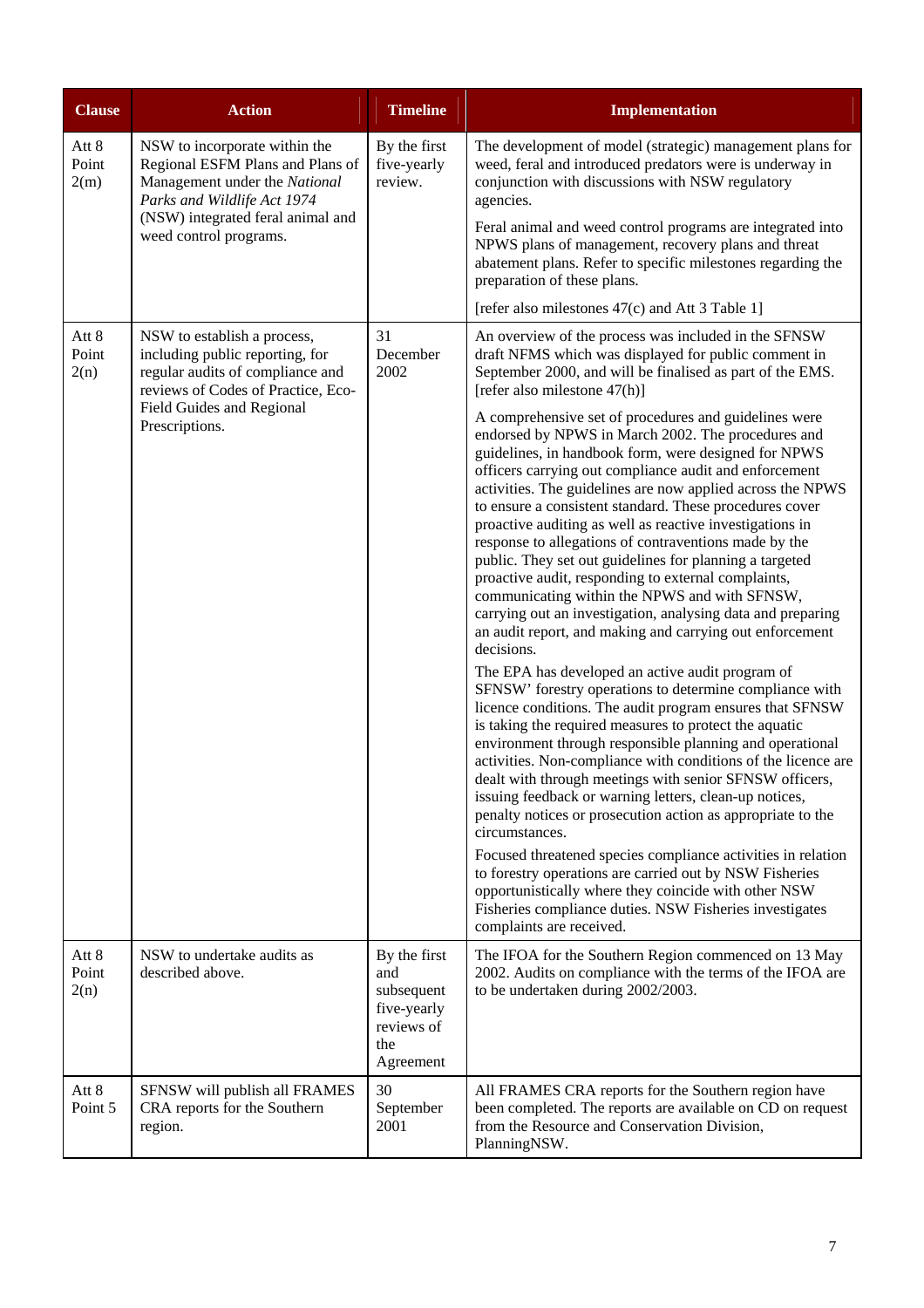| <b>Clause</b>           | <b>Action</b>                                                                                                                                                                  | <b>Timeline</b>                                                             | <b>Implementation</b>                                                                                                                                                                                                                                                                                          |
|-------------------------|--------------------------------------------------------------------------------------------------------------------------------------------------------------------------------|-----------------------------------------------------------------------------|----------------------------------------------------------------------------------------------------------------------------------------------------------------------------------------------------------------------------------------------------------------------------------------------------------------|
| Att 8<br>Point<br>6(b)  | NSW will develop a model to<br>predict recruitment and<br>maintenance of habitat trees.                                                                                        | By end 2010                                                                 | Under development.                                                                                                                                                                                                                                                                                             |
| Att 8<br>Point 6<br>(d) | Report production of all timber<br>products.                                                                                                                                   | Annually                                                                    | To be included in the 2002/2003 NSW Forest Agreement<br>Annual Report.                                                                                                                                                                                                                                         |
| Att 8<br>Point<br>6(e)  | <b>Undertake additional FRAMES</b><br>plot inventory measurements.                                                                                                             | By the first<br>five yearly<br>review.                                      | Additional plot establishment in South Coast Sub-region has<br>been delayed until other preparatory FRAMES work is<br>completed. Planning for additional plot measurement in<br>Tumut Sub-region is underway.                                                                                                  |
| Att 8<br>Point<br>6(f)  | Monitor FRAMES performance<br>through comparison of actual<br>versus predicted volumes.                                                                                        | Annually                                                                    | To be included in 2002/2003 NSW Forest Agreement<br>Annual Report.                                                                                                                                                                                                                                             |
| Att 8<br>Point 7        | NSW will establish and implement<br>an ongoing FRAMES<br>development program.                                                                                                  | 1 December<br>2006                                                          | Under development.                                                                                                                                                                                                                                                                                             |
| Att 8<br>Point 8        | NSW agrees to commission and<br>publish an independent review of<br>the enhanced FRAMES systems<br>and processes applying to both the<br>South Coast and Tumut sub<br>regions. | 1 December<br>2006                                                          | Milestone not due until 2006.                                                                                                                                                                                                                                                                                  |
| Att 11<br>Point 7       | NSW will have long term wood<br>supply contracts in place for South<br>Coast and Tumut.                                                                                        | By <sub>1</sub><br>January<br>2001 and 1<br>January<br>2002<br>respectively | Agreement on South Coast Sub-region customer contracts<br>has been delayed pending the renegotiation of contract<br>conditions relating to the economics of future harvesting.<br>This has arisen from the collapse of a proposed charcoal<br>market, which would have utilised waste wood from<br>sawlogging. |